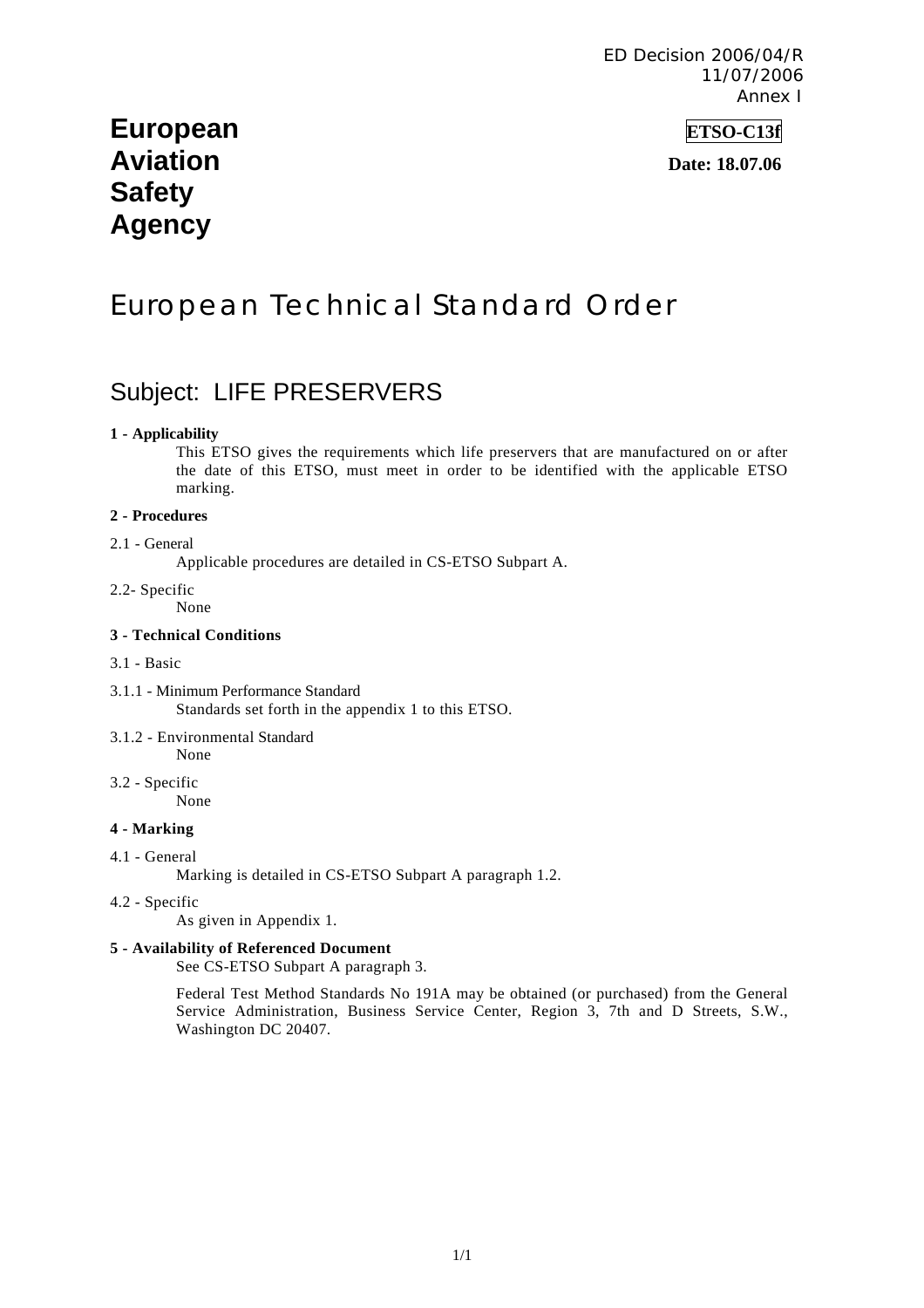> ETSO-C13f Appendix 1

### **APPENDIX 1 MINIMUM PERFORMANCE STANDARD FOR LIFE PRESERVERS**

- 1. Purpose. This standard provides the minimum performance standards for life preservers.
- 2. Scope. This standard covers inflatable (Type I) and non-inflatable (Type II) life preservers. Both Type I and Type II life preservers are divided into the following four categories: "Adult," "Adult-Child," "Child," and "Infant-Small Child."
- 3. Materials. The materials used must be of a quality which experience and/or tests have demonstrated to be suitable for use in life preservers.
	- 3.1 Non-metallic Materials.
		- 3.1.1 The finished device must be clean and free from any defects that might affect its function.
		- 3.1.2 Coated fabrics and other items, such as webbing, subject to deterioration must have been manufactured not more than 18 months prior to the date of delivery of the finished product or requalified per paragraph 5.1 Material Tests of this standard.
		- 3.1.3 The materials must not support fungal growth.
		- 3.1.4 Coated fabrics, including seams, subject to deterioration used in the manufacture of the devices must retain at least 90 percent of their original physical properties after these fabrics have been subjected to accelerated ageing test specified in paragraph 5.1 Material Tests of this standard.
			- 3.1.4.1 Strength. Coated fabrics used for these applications must conform to the following minimum strengths after ageing:

Tensile Strength (Grab Test) Warp 37 N/mm (210 pounds/inch) Fill 32 N/mm (180 pounds/inch)

Tear Strength

1.8 x 1.8 N/mm (10 x 10 pounds/inch) (Tongue Test) or 1.8 x 1.4 N/mm (10 x 8 pounds/inch) (Trapezoid Test)

3.1.4.2 Adhesion. In addition to the requirements of 3.1.4.1, coated fabrics must meet the following minimum strength after ageing: Coat Adhesion

1.8 N/mm width at  $21 \pm 3$ °C at a separation rate of 50 to 65 mm/minute

(10 pounds/inch width at  $70 \pm 5$  degrees F at a separation rate of 2.0 to 2.5 inches/minute).

3.1.4.3 Permeability. For coated fabrics used in the manufacture of inflation chambers, the maximum permeability to helium may not exceed 5 liters/square meter in 24 hours at 25°C (77 degrees F) or its equivalent using hydrogen. The permeameter must be calibrated for the gas used. In lieu of this permeability test, an alternate test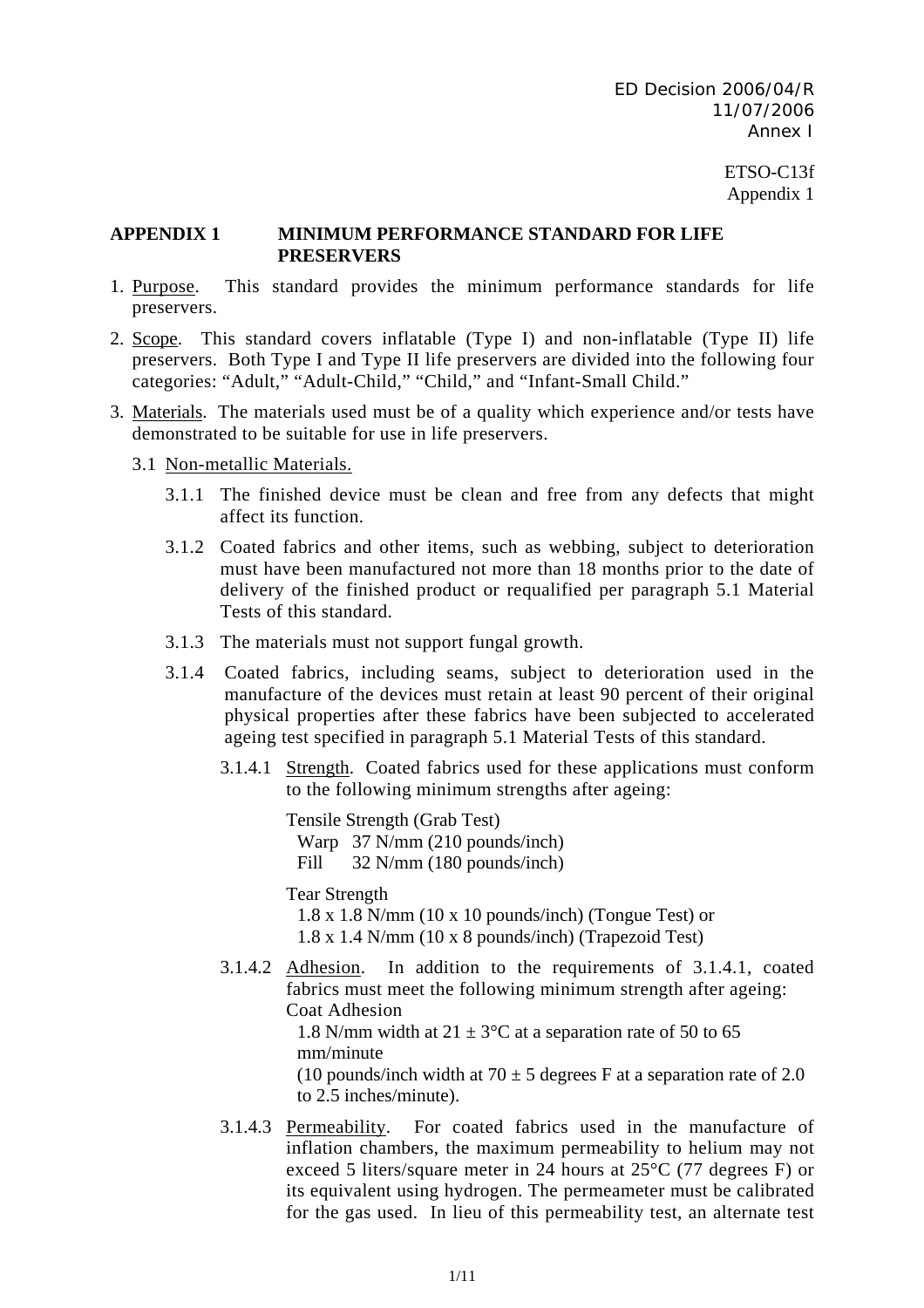> ETSO-C13f Appendix 1

may be used provided the alternate test has been approved as an equivalent to this permeability test by the Agency

- 3.1.5 Seam Strength and Adhesives. Cemented or heat sealable seams used in the manufacture of the device must meet the following minimum strength requirements.
	- 3.1.5.1 Cemented Seams. Seams using adhesive on coated fabrics must be sealed with tape having a minimum width of 30 mm (1 3/16 inches). Devices manufactured with cemented seams must meet the following minimum strength requirements:

Seam Shear Strength (Grab Test)

30.6 N/mm width at 24°C (175 pounds/inch width at 75 degrees F) 7.0 N/mm width at 60°C (40 pounds/inch width at 140 degrees F)

Peel Strength (Peel Test) 1.8 N/mm width at 21°C (10 pounds/inch width at 70 degrees F)

3.1.5.2 Heat Sealed Seams. The application of tape over heat sealed seams is optional. Devices manufactured with heat sealed seams used in the manufacture of the device must meet the following minimum strength requirements:

> Seam Strength (Grab Test) 7.9 N/mm width at 21°C (45 pounds/inch width at 70 degrees F) 5.3 N/mm width at 60°C (30 pounds/inch width at 140 degrees F)

- 3.1.6 Seam Tape. If tape is used, the fabric used for the seam tape must have a minimum breaking strength (Grab Test) of not less than 8.8 N/mm (50 pounds/inch) width in both the warp and fill directions. When applied to the seam area, the adhesion strength characteristics must meet the seam strength requirements in paragraph 3.1.5.
- 3.1.7 Materials Other Than Coated Fabrics.
	- 3.1.7.1 Webbing. Webbing used to attach the life preserver to the wearer must have a minimum tensile strength of 1023 N (230 pounds).
	- 3.1.7.2 Thread. Thread used in the life preserver must be Size E nylon or equivalent with a minimum tensile strength of 38 N (8.5 pounds).
- 3.1.8 Flammability. The device (including packaging) must be constructed of materials which are in compliance with CS-25.853(a) [Appendix F, Part I  $(a)(1)(iv)$ ].
- 3.1.9 Molded Nonmetallic Fittings. Molded nonmetallic fittings must retain their physical characteristics when subjected to temperatures of  $-51$  to  $+71^{\circ}$ C (-60 to  $+160$  degrees F).
- 3.2 Metallic Parts. All metallic parts must be made of corrosion resistant material or must be suitably protected against corrosion.
- 4. Detail Requirements.
	- 4.1 Design and Construction.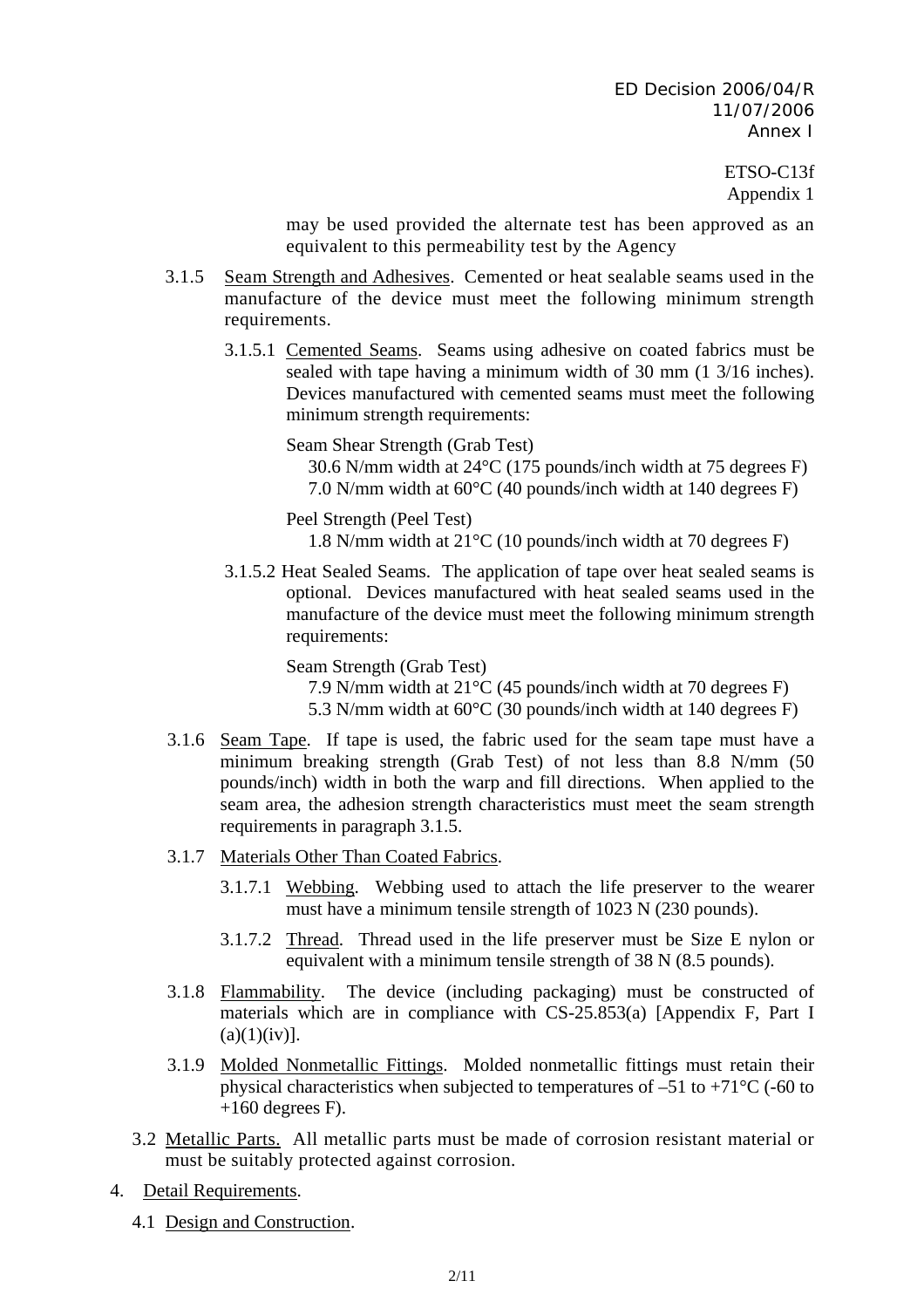- 4.1.1 Reversibility. The life preserver must perform its intended function when reversed, unless the design of the preserver precludes the probability of improper donning.
- 4.1.2 Compartmentation, Type I Life Preserver. An inflatable life preserver may have one or more separate gas tight flotation chambers. Each separate flotation chamber must meet the inflation requirements of paragraph 4.1.4.
- 4.1.3 Protection Against Abrasion and Chafing, Type I Life Preserver. The flotation chambers must be protected in such a manner that metallic or nonmetallic parts do not cause chafing or abrasion of the material in either the packed or inflated condition.
- 4.1.4 Inflation, Type I Life Preserver.
	- 4.1.4.1 Oral Inflation. A means must be provided by which the wearer, excluding child and infant-small child wearers who would require adult assistance, without previous instruction, may inflate each flotation chamber by blowing into a mouthpiece. The mouthpiece for oral inflation must be readily available to the wearer without interfering with the wearer's face or body. For infant-small child and child life preservers, the oral inflation means must be readily available to assisting persons.
	- 4.1.4.2 Oral Inflation Valve. The opening pressure of the oral inflation valve, with no back pressure applied to the valve, may not exceed  $3 \text{ kN/m}^2$ (0.44 pounds per square inch gage (psig)). The oral inflation valve may not leak when back pressure throughout the range from  $0 - 69$  $kN/m<sup>2</sup>$  (0 psig through 10 psig) is applied. The joint between the oral inflation valve and the flotation chamber may not fail when a 445 N (100-pound) tensile load is applied for at least 3 seconds outwardly from and perpendicular to the surface of the flotation chamber at the point of valve attachment. To support the flotation chamber fabric during load application, an adapter having an inside diameter at least 19 mm (3/4 inch) larger than the outside diameter of the valve at the point of attachment must be used.
	- 4.1.4.3 Manual Mechanical Inflation. A means must be provided by which the wearer, or person assisting a child or infant-small child wearer who would require adult assistance, without previous instruction, may inflate each flotation chamber of the life preserver by manual operation.
		- 4.1.4.3.1 Gas Reservoir. A reservoir containing a suitable compressed gas must be provided to inflate each flotation chamber of the life preserver. If carbon dioxide  $(CO<sub>2</sub>)$ cylinders are used, the standards of MIL-C-601G Amendment 1 dated August 31, 1972 or the equivalent are acceptable not withstanding any size or weight limitations.
		- 4.1.4.3.2 Pull Cord Assembly. The mechanical inflation means must have a pull cord assembly for each gas reservoir. The pull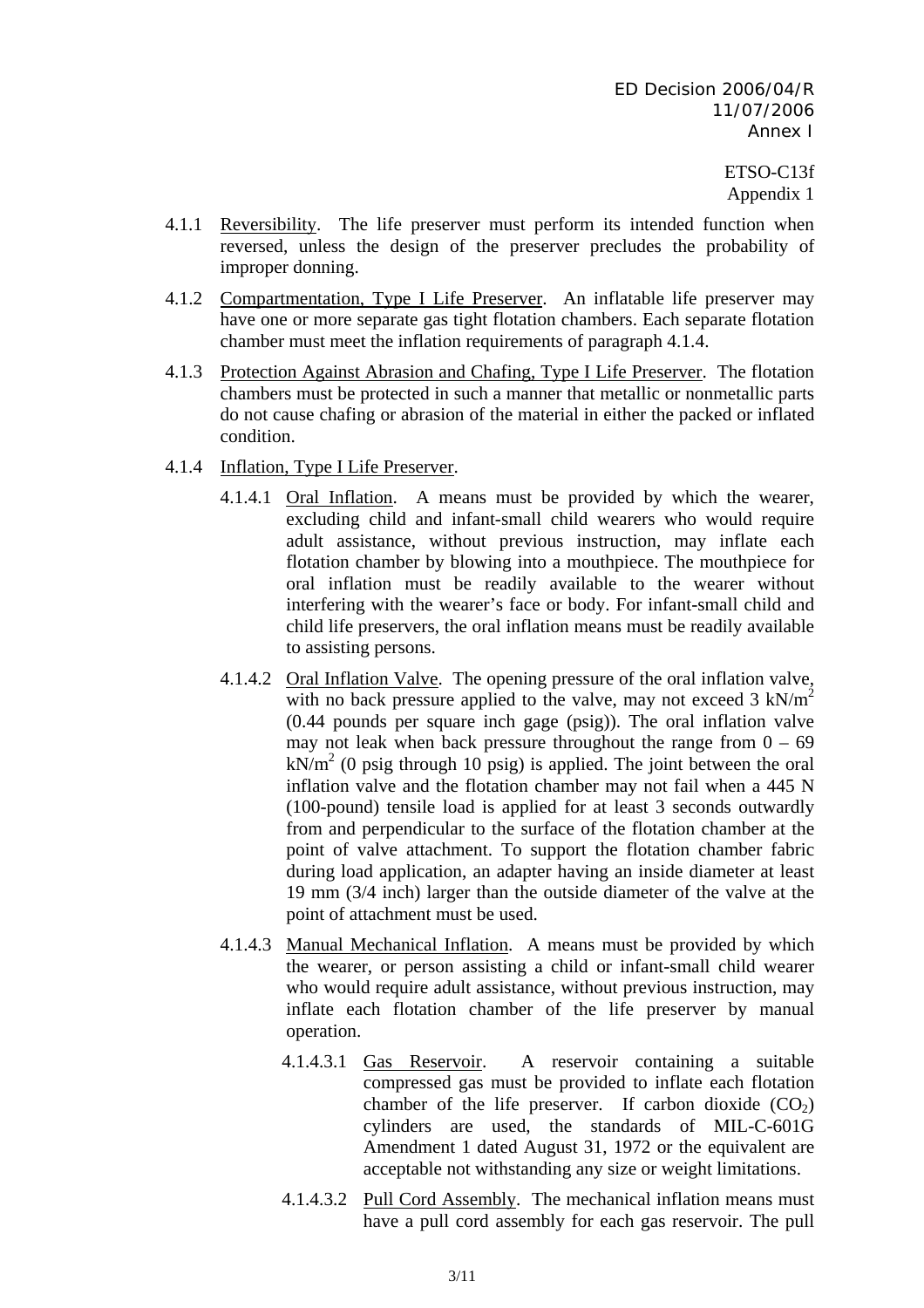> ETSO-C13f Appendix 1

cords must be identical in length, clearly visible, and extend between 38 to 76 mm (1 1/2 to 3 inches) below the edge of the life preserver. The end of each pull cord assembly must be attached to a red pull knob or tab having rounded edges.

- 4.1.5 Deflation, Type I Life Preserver. A means by which the wearer or the person assisting a child or infant-small child wearer who would require adult assistance, may quickly deflate each flotation chamber must be provided. Use of the deflation means may not preclude subsequent re-inflation of the flotation chamber by either oral or mechanical inflation means. Inadvertent deflation of the flotation chamber must be precluded. In particular, inadvertent deflation from movement of a child or infant-small child and deliberate deflation by a child or small child must be precluded.
- 4.1.6 Functional Temperature Range. The life preserver must be capable of satisfactory inflation after exposure for a minimum period of five minutes to the temperature range from  $-40$  to  $+60^{\circ}$ C ( $-40$  to  $+140$  degrees F).
- 4.1.7 Overpressure Protection. Type I Life Preserver. A flotation chamber, when orally inflated to a operating pressure not less than  $7 \text{ kN/m}^2$  (1 psig), must not burst upon subsequent discharge of the mechanical inflation system.
- 4.1.8 Buoyancy. The life preserver must provide a buoyant force not less than that shown in Table I, Minimum Buoyant Force. The buoyant force of the life preserver is equal to the weight of the volume of fresh water displaced by the life preserver when totally submerged. Buoyancy must be demonstrated using the standard gas reservoirs described in 4.1.4.3.1 without further oral inflation, starting from a vacuumed flat unit.

| TABLE I, MINIMUM BUOYANT FORCE   |                                      |                                            |  |  |  |
|----------------------------------|--------------------------------------|--------------------------------------------|--|--|--|
| Category of preserver            | Weight of wearer<br>(kg / pounds)    | Minimum buoyant force in fresh<br>water at |  |  |  |
|                                  |                                      | $21 \pm 3$ °C (70 ± 5 degrees F)           |  |  |  |
|                                  |                                      | $(N /$ pounds)                             |  |  |  |
| Adult                            | Above 41kg (90 pounds)               | $156N$ (35 pounds)                         |  |  |  |
| <b>Adult - Child Combination</b> | 16kg (35 pounds) and above           | $156N$ (35 pounds)                         |  |  |  |
| Child                            | 16kg (35 pounds) to 41kg (90 pounds) | $111N$ (25 pounds)                         |  |  |  |
| Infant - Small Child             | Under 16kg (35 pounds)               | 89N(20 pounds)                             |  |  |  |

4.1.9 Flotation Attitude.

- 4.1.9.1 Adult, Adult-Child, and Child Life Preservers. The life preserver must, within 5 seconds, right the wearer, who is in the water in a facedown attitude. The life preserver must provide lateral and rear support to the wearer's head such that the mouth and nose of a completely relaxed wearer is held clear of the water line with the trunk of the body inclined backward from the vertical position at an angle of 30 degrees minimum.
- 4.l.9.2 Infant-Small Child Life Preservers. The life preserver must prevent contact of the wearer's upper torso (i.e., from the waist up) with the water. There must be a means to confine the wearer in the proper position for utilization of the life preserver and prevent the wearer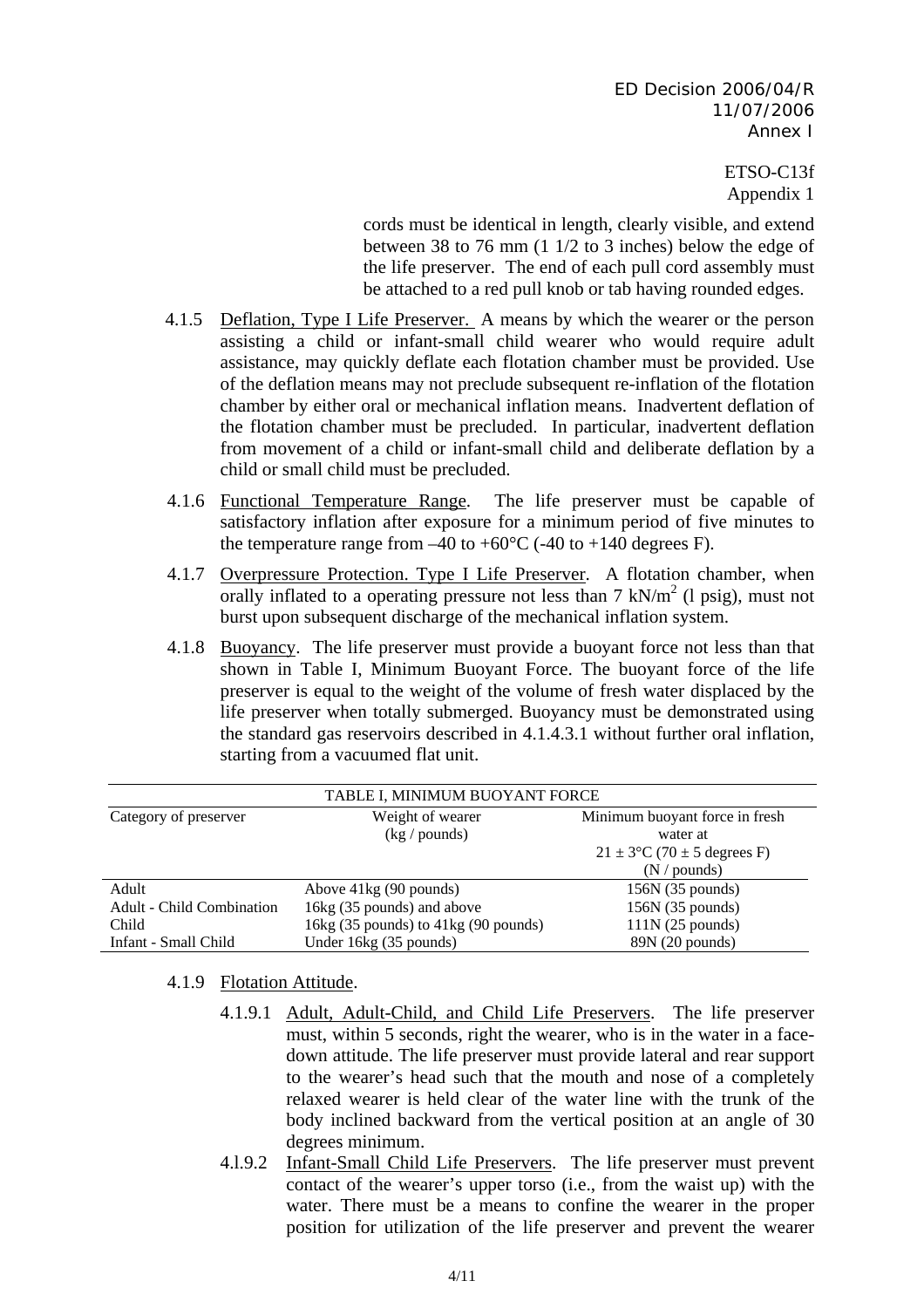> ETSO-C13f Appendix 1

from releasing the confining means. With the wearer in the most adverse condition of weight and position attainable when the confining means are properly used, there must be no tendency of the life preserver to capsize or become unstable, take on water, or allow contact of the upper torso with water. Means must be provided to prevent the entrapment of rain or choppy water.

- 4.1.10 Tether Infant-Small Child Category Life Preserver. A tether not less than 2.83 m (72 inches) in length, must be attached to the infant-small child life preserver. The attach point must be located such that the flotation attitude specified in paragraph 4.1.9.2 is maintained when the line is under sufficient tension to remove the slack as when held by an adult in the water. With the life preserver on the infant-small child, there must be provisions for stowing or securing the tether in a manner that it remains readily accessible and will not dangle loosely so as to pose a hazard during an emergency evacuation.
- 4.1.11 Life Preserver Retention and Donning Characteristics. The means of retaining the life preserver on the wearer, excluding infant-small child wearers, must require that the wearer secure no more than one attachment and make no more than one adjustment for fit. It must be demonstrated, in accordance with the donning tests specified in paragraph 5.9, that at least 75% of the total number of test subjects and at least 60% of the test subjects in each age group specified in paragraph 5.9 can don the life preserver within 25 seconds unassisted, starting with the life preserver in its storage package. Percentage calculations may not be increased when rounded off. It must be demonstrated that an adult unassisted can install an appropriate life preserver on another adult or a child within 30 seconds. It also must be demonstrated, in accordance with the donning tests specified in paragraph 5.9, that 60% of the adult test subjects can install an infant-small child dummy in an infant-small child life preserver within 90 seconds.
- 4.1.12 Comfort, Fit, and Adaptability. The design of the life preserver must be such that:
	- 4.1.12.1 After donning, inadvertent release by the wearer is not likely.
	- 4.1.12.2 Adjustment may be made by the wearer, or the person assisting a child or infant-small child wearer, while in the water.
	- 4.1.12.3 Unobstructed view by the wearer, excluding infant-small child wearers, is allowed in both the forward and sideward directions. An observation window must be provided for viewing of an infant-small child wearer by the assisting person if the life preserver is enclosed.
	- 4.1.12.4 Blood circulation of the wearer is not restricted.
	- 4.1.12.5 The wearer's breathing is not restricted.
- 4.1.13 Survivor Locator Light. The life preserver must be equipped with a survivor locator light which meets the requirements of ETSO-C85a. The light must be automatically activated. This can be accomplished upon contact with water, upon inflation or by any other means not requiring additional user action.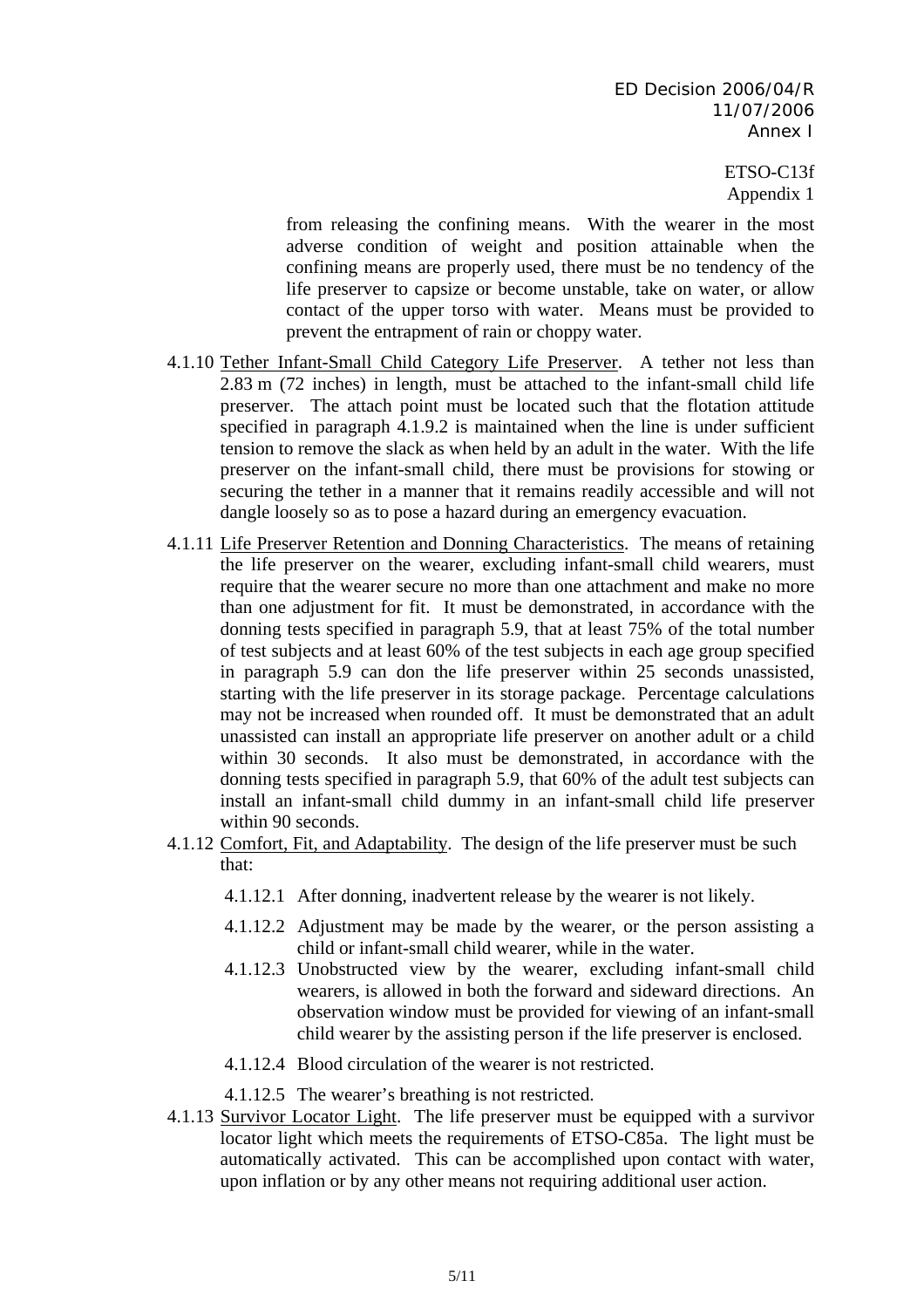- 4.1.14 Life Preserver Package. A package must be provided for the life preserver for storage of the life preserver on board the aircraft. The means of opening the package must be simple and obvious, and must be accomplished in one operation without the use of any tool or excessive physical force.
- 4.1.15 Color. The color of the life preserver must be an approved international orange-yellow or similar high visibility color. The color of the flight crew life preservers may be an approved red-orange or similar high visibility contrasting color.
- 4.2 Marking. The following information and instructions must be shown:
	- 4.2.1 Pictorial Presentation. The proper donning procedure and other operational instructions on the use of the life preserver must be simple, obvious, and presented primarily pictorially with minimum use of words.
		- 4.2.1.1 Orientation of Instructions. Instructions pertaining to operations which would normally be accomplished after the life preserver has been donned must be oriented so that the wearer, or the person assisting a child or an infant-small child wearer, may read them while in the water.
		- 4.2.1.2 Readability in Emergency Lighting Conditions. Size, position, and contrast of instructions must be such that the pictorial descriptions and written instructions are easily distinguishable and readable in low level illumination. The markings and instructions must be readable by a person having 20/20 vision at a minimum viewing distance of 610 mm (24 inches) with illumination no greater than 0.54 lx (0.05 footcandle). For written instructions, an acceptable means of complying with this requirement is by use of bold lettering approximately 5.6 mm (0.22 inch) high with a stroke width of 1.2 mm (0.047 inch).
	- 4.2.3 Date of manufacture of fabric (month and year).
	- 4.2.4 Size category: "Adult," "Adult-Child," "Child," or "Infant-Small Child," as appropriate and weight limitation of each category.
	- 4.2.5 The life preserver package must clearly indicate that it contains a life preserver, the size category and the weight limitation of the life preserver. The package also must be marked with the life preserver ETSO and part number or the information must be visible through the package.
- 5. Tests.
	- 5.1 Material Tests. The material properties specified in paragraph 3 of this standard must be conducted in accordance with the following test methods or other approved equivalent methods:

| <b>Accelerated AgeMethod</b>               | 5850                       | Per Note $(9)(1)$                |  |
|--------------------------------------------|----------------------------|----------------------------------|--|
| Tensile Strength (Grab Test)               | Method 5100                | Per Note $(9)(7)$                |  |
| Tear Strength (Trapezoid Test) Method 5136 |                            | Per Note $(9)(5)$                |  |
| Tear Strength (Tongue Test)                | Method $5134$ Per Note (9) |                                  |  |
|                                            |                            | (Alternate to Trapezoid Test see |  |
|                                            |                            | 3.1.4.1)                         |  |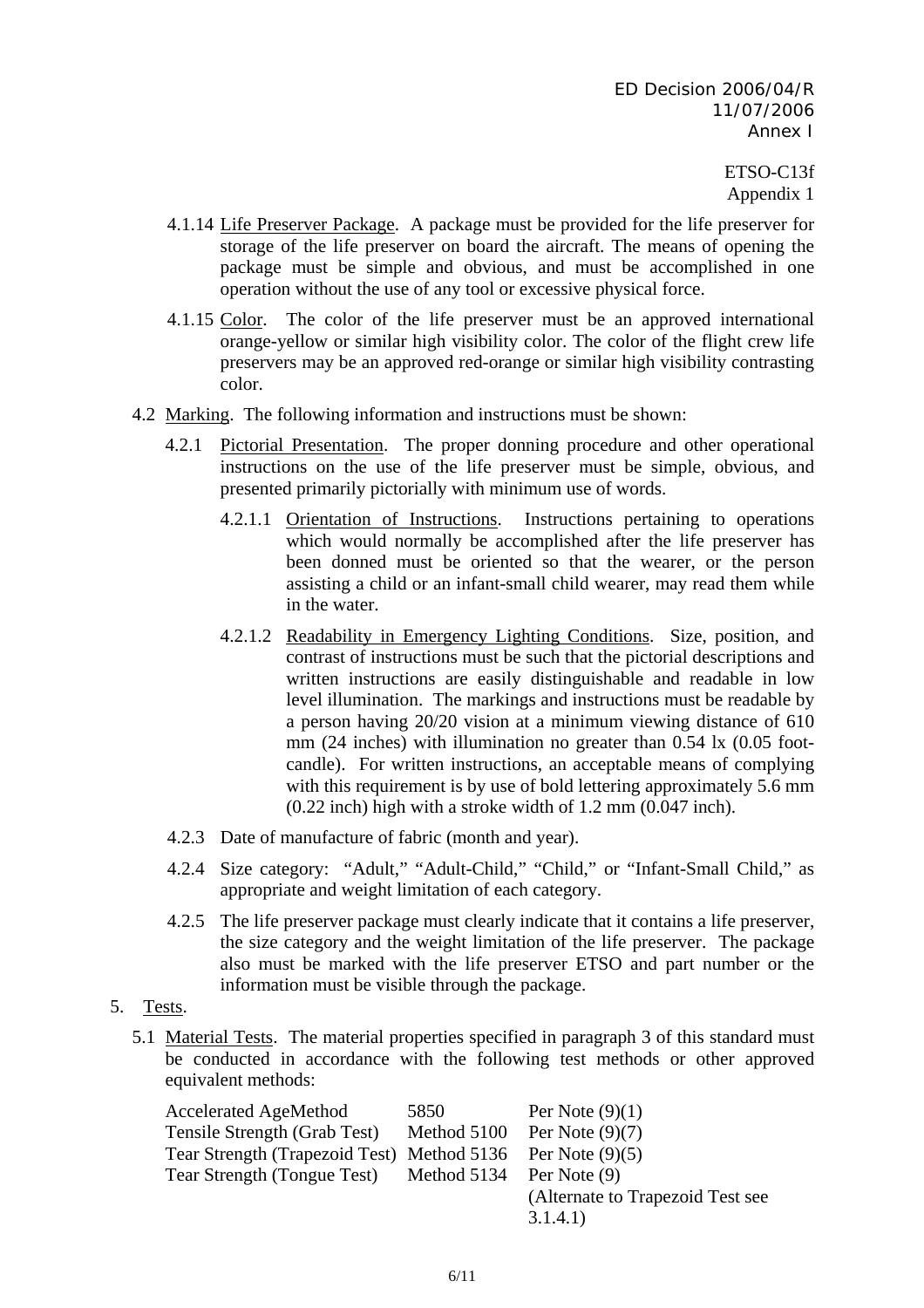> ETSO-C13f Appendix 1

| Ply Adhesion         | Method 5960 | Per Note $(9)(3)$                   |
|----------------------|-------------|-------------------------------------|
| <b>Coat Adhesion</b> | Method 5970 | Per Note $(9)(8)$                   |
| Permeability         | Method 5460 | Per Note $(5)(6)$                   |
| Seam Shear Strength  |             | Per Note $(9)(2)$                   |
| Seam Peel Strength   | Method 5960 | Per Note $(9)(3)$                   |
| Flammability         |             | $CS-25$ , Appendix F, Part I(b)(5), |
|                      |             | Horizontal Burn Rate Per Note (4)   |

### NOTES:

- (1) Samples of coated fabric and seams for the accelerated ageing tests must be exposed to a temperature of 70  $\pm$  3°C (158  $\pm$  5 degrees F) for not less than 168 hours. After exposure, the samples must be allowed to cool to  $21 \pm 1\degree C$  (70  $\pm 2$ ) degrees F) for neither less than 16 hours nor more than 96 hours before determining their physical properties in accordance with paragraph 3.1 of this standard.
- (2) Samples must consist of two strips of material 50mm (2 inches) maximum width by 127 mm (5 inches) maximum length. Strips must be bonded or heat sealed together along the width with an overlap of 19 mm (3/4 inch) maximum. Heat sealed seams must have a  $3.2 \pm 0.8$  mm ( $1/8 \pm 1/32$ ) inch width minimum heat seal bead with the heat seal 6.3 mm (1/4 inch) from each end. The free ends must be placed in the testing machine described in FTMS 191A, Method 5100 and separated at a rate of  $305 \pm 13$  mm/minute ( $12 \pm 0.5$  inches/minute). The average value of two samples must be reported. Samples may be multilayered to ensure against premature material failure. Samples may be gripped across the full 50 mm (two inches) of width.
- (3) Separation rate must be 50 to 65 mm/minute (2.0 to 2.5 inches/minute). Sample shall be 25 mm (one inch).
- (4) The material must meet the flammability requirements of CS-25.853(a) [Appendix F, Part I (a) (l) (iv)]
- (5) Federal Test Method Standard No. 191 in effect December 31, 1968.
- (6) ASTM Method D1434-82, Procedure V, approved July 30, 1982, is an acceptable alternate method.
- (7) Use of pneumatic grips, for holding test samples, is an acceptable alternate to the mechanical grips described in Method 5100.
- (8) The sample shall be prepared using the adhesive and construction methods used to manufacture the life preserver. Separation rate must be 50 to 65 mm/minute (2.0 to 2.5 inches/minute).
- (9) Federal Test Method Standard No. 191A dated July 20, 1978.
- 5.2 Leakage Test, Type I Life Preserver. The life preserver may not lose more than 3.5  $kN/m<sup>2</sup>$  (1/2 psig) per flotation chamber after each flotation chamber has been inflated to not less than  $13.8 \text{ kN/m}^2$  (2 psig) and hung in a rack for at least 12 hours.
- 5.3 Overpressure Test, Type I Life Preserver. Each flotation chamber of the life preserver must withstand an inflation pressure of not less than 69 kN/m2 (10 psig) for at least 5 minutes.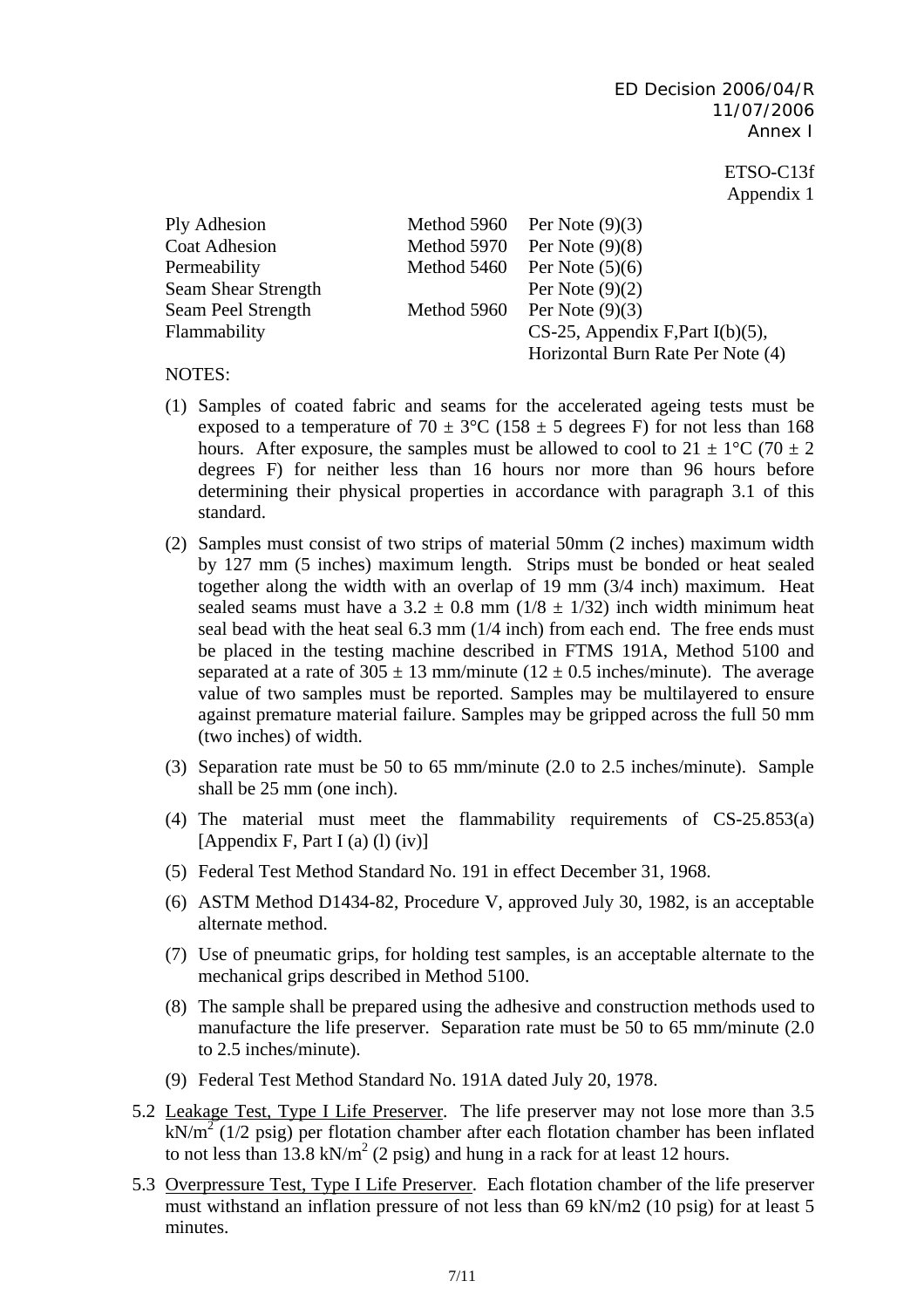- 5.4 Submersion Test. The life preserver must be submerged in fresh water at  $22 \pm 3$ °C  $(72 \pm 5$  degrees F) so that no part of it is less than 610 mm (24 inches) below the surface. The buoyancy of the preserver must not be less than the value specified in paragraph 4.1.8 of this standard. Submersion must continue for at least 8 hours, except that the test may be discontinued in less than 8 hours if buoyancy measurements taken at four successive 30-minute intervals show that the buoyancy of the preserver has stabilized at a value at least equal to the value specified in paragraph 4.1.8 of this standard.
- 5.5 Salt Spray Test.
	- 5.5.1 Salt Spray Test Procedure. All metal parts must be placed in an atomized salt solution spray for a period of not less than 100 hours. The solution must be atomized in the chamber at a rate of 10 litres per cubic metre of chamber volume (3 quarts per 10 cubic feet of chamber volume) per each 24-hour period. The temperature in the chamber must be maintained at  $35 \pm 1$ °C (95  $\pm$  2 degrees F) throughout the test.
	- 5.5.2 Salt Spray Solution. The salt used must be sodium chloride or equivalent containing not more than 0.2 percent of impurities on the dry weight basis. The spray solution must be prepared by dissolving  $20 \pm 2$  parts by weight of salt in  $80 \pm 2$  parts by weight of water containing not more than 200 parts per million of solids. The spray solution must be kept from exceeding this level of solids throughout the test. The spray solution must be maintained at a specific gravity of from 1.126 to 1.157 and a pH between 6.5 and 7.2 when measured at 35  $\pm$  $1^{\circ}$ C (95  $\pm$  2 degrees F).
- 5.6 Inflator Test, Type I Life Preserver.
	- 5.6.1 Operating Force. The force necessary to operate the mechanical inflation means may not exceed 67 N (15 pounds) when applied through the pull cord.
	- 5.6.2 Pull Cord Strength. The pull cord may not fail or separate from the mechanical inflation means when a minimum tension load of 267 N (60 pounds) is applied to the cord for at least 3 seconds. If the pull cord is designed to separate from the mechanical inflation means when operated, the pull cord shall be capable of withstanding a minimum tension load of 133 N (30 pounds) for 3 seconds without failure.
	- 5.6.3 Proof Pressure. The mechanical inflation means must withstand a hydrostatic pressure of not less than 10.3 MN/m2 (1,500 psig) without deformation or leakage. The mechanical inflation means may not leak when subjected to 13.8 kN/m2 (2 psig) air pressure and may not lose more than 3.4 kN/m2 (0.5 psig) when subjected to 276 kN/m2 (40 psig) air pressure. Each test pressure must be applied for not less than 30 seconds.
	- 5.6.4 Mechanical Inflation Valve. The mechanical inflation valve must allow a minimum flow of 4 liters of air per minute at 276 kN/m2 (40 psig) inlet pressure. The valve may not leak when subjected to a vacuum of 3 kN/m2 (12 inches of water) applied so as to reduce the seating spring pressure and with atmospheric pressure on the opposite side. The joint between the valve and the flotation chamber may not fail when a 1112 N (250-pound) load is applied, for at least 3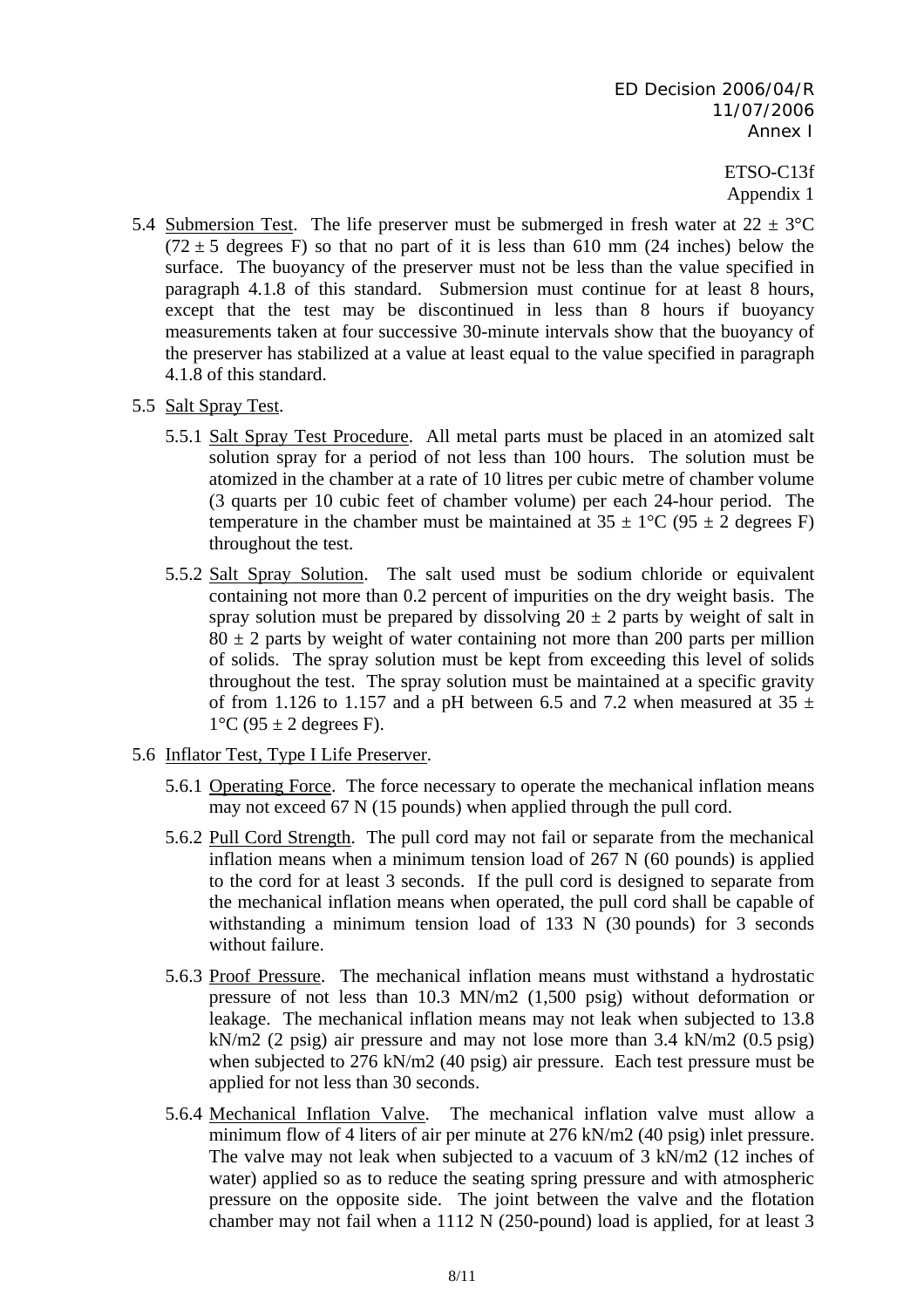seconds, outwardly from and perpendicular to the surface of the flotation chamber at the point of valve attachment. To secure the joint during application of the load, an adapter having an inside diameter at least 19 mm (3/4 inch) larger than the outside diameter of the valve at the point of attachment must be used.

- 5.7 Jump Test.
	- 5.7.1 Adult, Adult-Child or Child. An inflated adult, adult-child, or child Type I or Type II life preserver, excluding infant-small child life preservers, must remain attached and not cause injury to the wearer when the wearer jumps into the water at any attitude from a height above the water of at least 1.5 m (5 feet). There must not be any damage to the preserver following the jump. Minor skin chafing is not considered an injury in this respect.
	- 5.7.2 Infant-Small Child. An infant-small child life preserver must remain inflated and undamaged and the infant-small child dummy, specified in paragraph 5.9.1, must remain properly secured when an adult holding the dummy, with the preserver installed on the dummy, jumps into the water from a height above the water of at least 1.5 m (5 feet). The adult must be wearing an inflated life preserver for the test.
- 5.8 Fire Protection Test. Materials used in the life preserver and the storage package for the life preserver must be tested by the horizontal burn rate test prescribed in paragraph 5.1 of this standard.
- 5.9 Donning Test.
	- 5.9.1 Test Subjects. There must be a minimum of 25 test subjects. There must be a minimum of five test subjects in each of the following age groups: 20-29 years; 30-39 years; 40-49 years; 50-59 years; and 60-69 years. Not more than 60% of the test subjects in any age group may be of the same sex. The number of test subjects in any age group may not exceed 30% of the total number of test subjects. Infant-small child donning tests must be performed by a minimum of 5 adult test subjects of both sexes between the ages of 20-40. Tests must be performed using an articulating infant-small child dummy, as described below. Adult test subjects must have no prior experience in donning tests of life preservers.
	- 5.9.2 Infant-Small Child Test Dummy. The dummy to be used in the donning tests must have the basic physical characteristics for a composite 50th percentile unisex child of 24 months with a height of 864 mm (34 inches) and weighing 12.3 kg (27.2 pounds). The dummy shall have articulating joints and, if used for water testing, must not absorb water. The anthropometric values for the dummy are presented in Table II. These data are considered valid for the stated chronological age plus or minus three months and are representative of U.S. children, as reported by the University of Michigan from 1975-1985.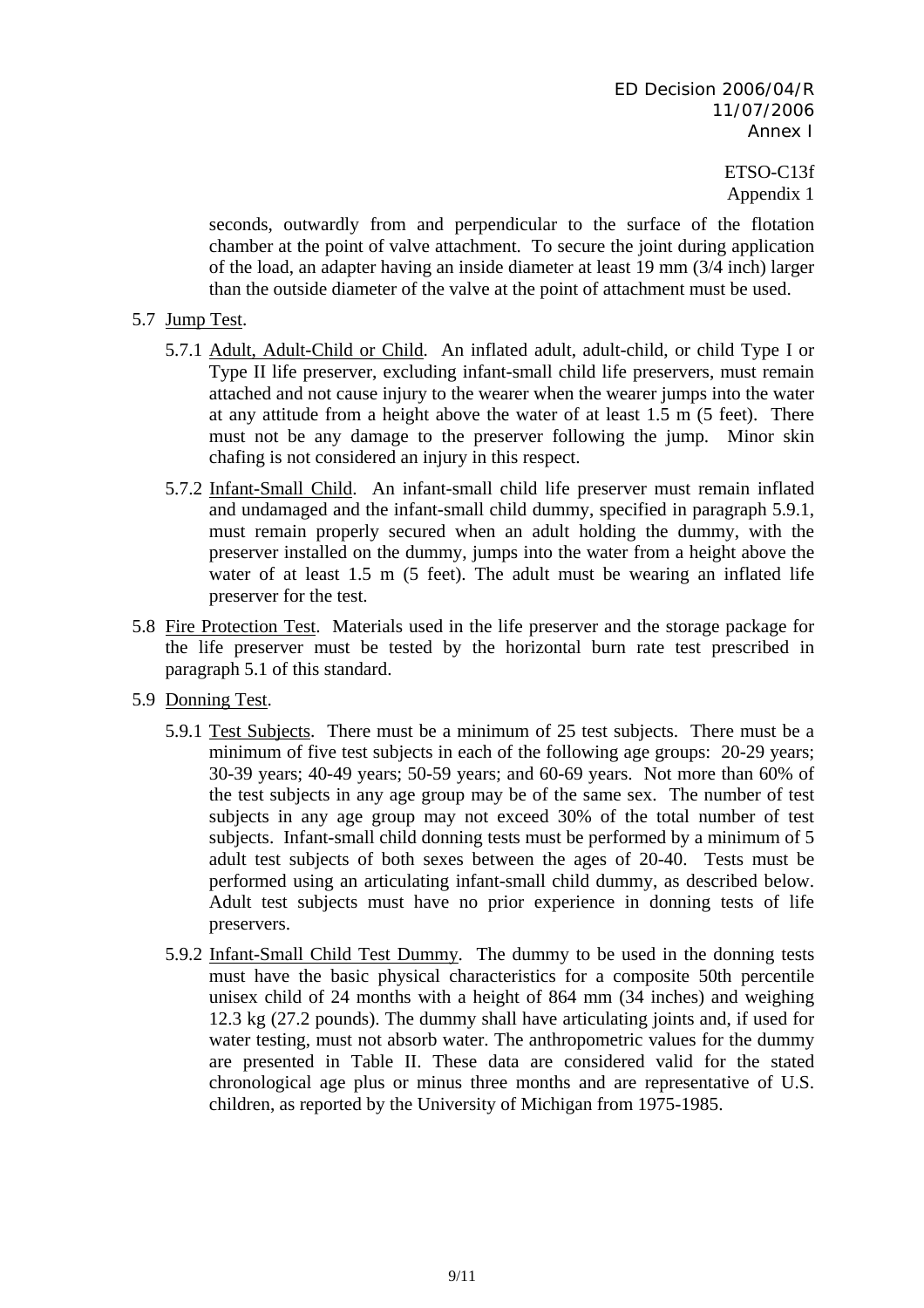| CLILLU                |                    |                       |                                       |
|-----------------------|--------------------|-----------------------|---------------------------------------|
| <b>Body Segment</b>   | Length $(mm(in))$  | Weight (gm)           | Volume $(\%)$                         |
| Top of Head (ref.) -  |                    |                       |                                       |
| Top of Shoulder/      |                    |                       |                                       |
| Upper Arm Pivot -     | $191(7.5)^*$       | 1,591.6               | 12.9                                  |
| Elbow Pivot -         | 152(6.0)           | 876.0(2)              | 7.1                                   |
| Wrist Pivot -         | 127(.5.0)          | 530.5(2)              | 4.3                                   |
| Finger Tip -          | 89(3.5)            | 123.5(2)              | 1.0                                   |
| Top of Shoulder/      |                    |                       |                                       |
| Upper Arm Pivot -     |                    |                       |                                       |
| Crotch/Thigh Pivot    | 330 $(13.0)$ *     | 5, 564.4              | 45.1                                  |
| Knee Pivot -          | $140(.5.5)*$       | 579.9(2)              | 4.7                                   |
| <b>Bottom of Foot</b> | $203(8.0)*$        | 481.1(2)              | 3.9                                   |
| Total                 | *864 (34.0) Height | 12,338.0 (27.2 lb)    | 100.0                                 |
|                       |                    |                       |                                       |
|                       |                    |                       |                                       |
| Shoulder Breadth      | 234(9.2)           |                       |                                       |
| <b>Chest Breadth</b>  | 168(6.6)           | 368<br>(14.5)         |                                       |
| <b>Chest Depth</b>    | 117(4.6)           |                       |                                       |
| Waist Breadth         | 150(5.9)           |                       |                                       |
| Waist Depth, seated   | 150(5.9)           | 152<br>(6.0)          |                                       |
| <b>Hip Breadth</b>    | 185 (7.3)          | $\frac{127}{(5,0)}$   | 330<br>$\frac{864}{(34.0)}$<br>(13.0) |
| Foot                  | 132(5.2)           |                       |                                       |
|                       |                    | $\overset{89}{(3.5)}$ |                                       |
| Circumferences        |                    |                       |                                       |
| Head                  | 488 (19.2)         |                       |                                       |
| <b>Neck</b>           | 234 (9.2)          |                       | $\genfrac{}{}{0pt}{}{203}{(8.0)}$     |
| Chest                 | 488 (19.2)         | $\binom{140}{5.5}$    |                                       |
| Waist                 | 460(18.1)          |                       |                                       |
| Hip                   | 470 (18.5)         |                       |                                       |
| Mid-Thigh             | 251(9.9)           | $\binom{132}{5.2}$    |                                       |
| Calf                  | 196(7.7)           |                       |                                       |
| Ankle                 | 135(5.3)           |                       |                                       |
| <b>Upper Arm</b>      | 150(5.9)           |                       |                                       |
| Forearm               | 147(5.8)           |                       |                                       |
| Wrist                 | 130(5.1)           |                       |                                       |

#### TABLE II, ANTHROPOMETRIC CHARACTERISTICS OF TWO YEAR OLD  $C$ HILD

5.9.3 Test Arrangement. Subjects must be seated in actual or simulated air carrier coach class seating with a seat row in front of the subjects creating a seat row pitch not exceeding 31 inches. Each subject must have the seat belt fastened. Subjects may be tested singularly or in groups seated side by side. Infant-small child life preserver donning tests must be performed with adults in adjacent seats who must not assist or hamper the adult performing the donning test. Subjects must receive no donning information other than a typical preflight briefing and donning demonstration on the use of life preservers.